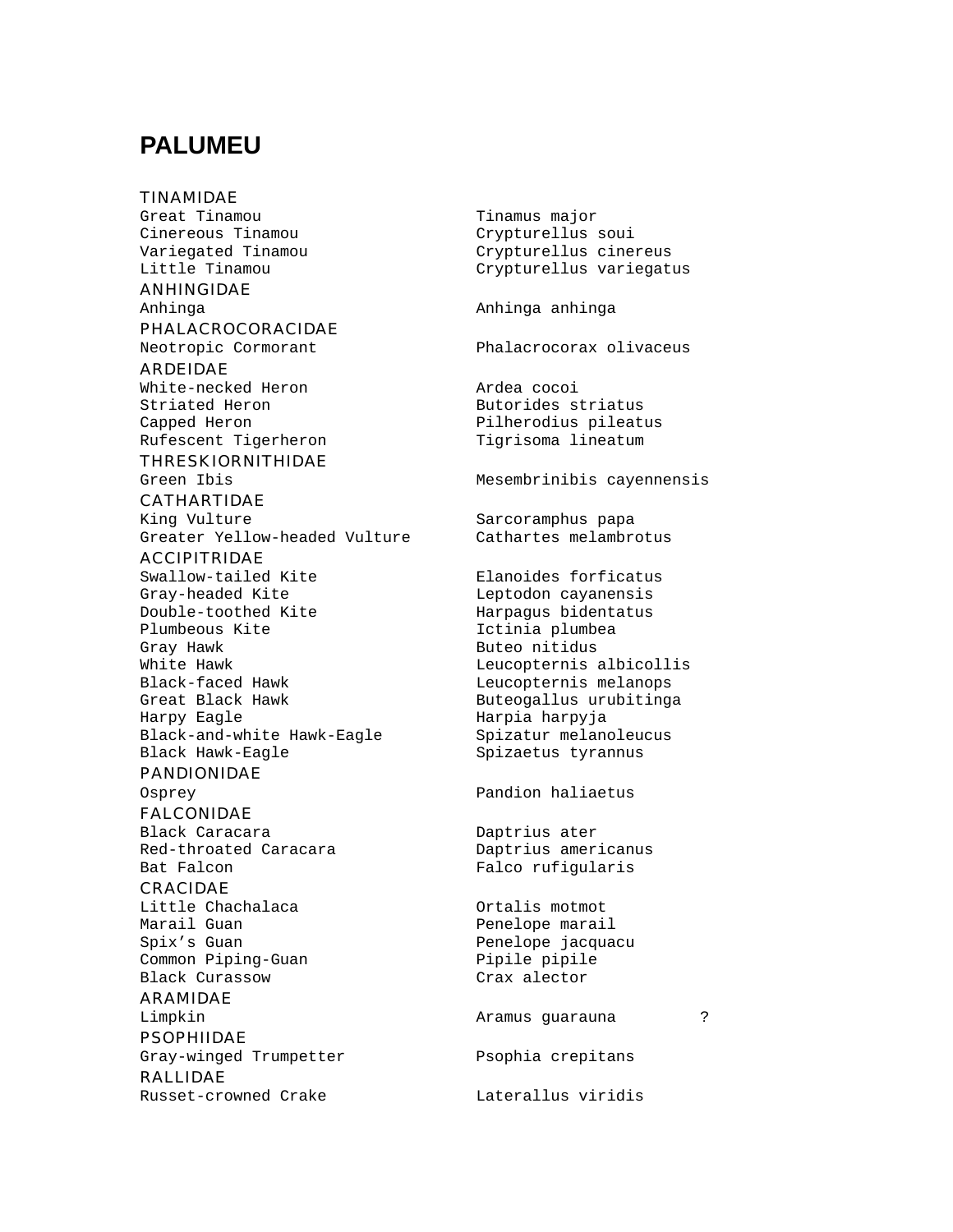#### EURYPYGIDAE

Sunbittern Eurypyga helias

CHARADRIIDAE

## **SCOLOPACIDAE**

#### COLUMBIDAE

Ruddy Pigeon Columba subvinacea Plumbeous Pigeon Columba plumbea Eared Dove Zenaida auriculata Common Ground Dove Columbina passerina<br>Ruddy Ground-Dove Columbina talpacoti White-tipped Dove and Leptotila verreauxi Gray-fronted Dove Leptotila rufaxilla<br>Ruddy Quail Dove Geotrygon montana

#### PSITTACIDAE

Blue-and-yellow Macaw **Ara ararauna** Scarlet Macaw **Aramacao** Red-and-green Macaw **Ara** chloroptera White-eyed Parakeet Aratinga leucophthalmus<br>
Painted Parakeet Aratinga phyrrhura picta Painted Parakeet<br>Golden-winged Parakeet Brotogeris chrys Lilac-tailed Parrotlet Sapphire-rumped Parrotlet Touit purpurata<br>Black-headed Parrot Pionitus melano Caica Parrot **Pionopsitta** caica Blue-headed Parrot Pionus menstruus Dusky Parrot Pionus fuscus Orange-winged Parrot Mealy Parrot **Amazona** farinosa Red-fan Parrot Deroptyus accipitrinus

#### CUCULIDAE

Squirrel Cuckoo **Piaya** cayana Little Cuckoo **Piaya** minuta Smooth-billed Ani Crotophaga ani

#### STRIGIDAE

Tawny-belied Screech-Owl Otus watsonii Amazonian Pygmy-Owl

#### Black-banded Owl Ciccaba huhula

**NYCTIBIIDAE** 

#### CAPRIMULGIDAE

#### APODIDAE

# Collared Plover Charadrius collaris Spotted Sandpiper and actitis macularia<br>
Least Sandpiper and Calidris minutilla Least Sandpiper (Calidris minutilla<br>
Upland sandpiper (Upland Sandpiper (Department Bartramia longicaud) Bartramia longicauda Scaled Pigeon Columba speciosa

Columbina talpacoti Geotrygon montana

Brotogeris chrysopterus<br>Touit batavica Pionitus melanocephala

Spectacled Owl **Pulsatrix perspicillata**<br> **Amazonian Pygmy-Owl Pulsatrix perspicillata** 

Common Potoo **Nyctibius** griseus White-winged Potoo Nyctibius leucopterus

Pauraque Nyctidromus albicollis Blackish Nightjar Caprimulgus nigrescens Ladder-tailed Nightjar Hydropsalis climacocera

Chapman's Swift Chaetura chapmani Band-rumped Swift Chaetura spinicauda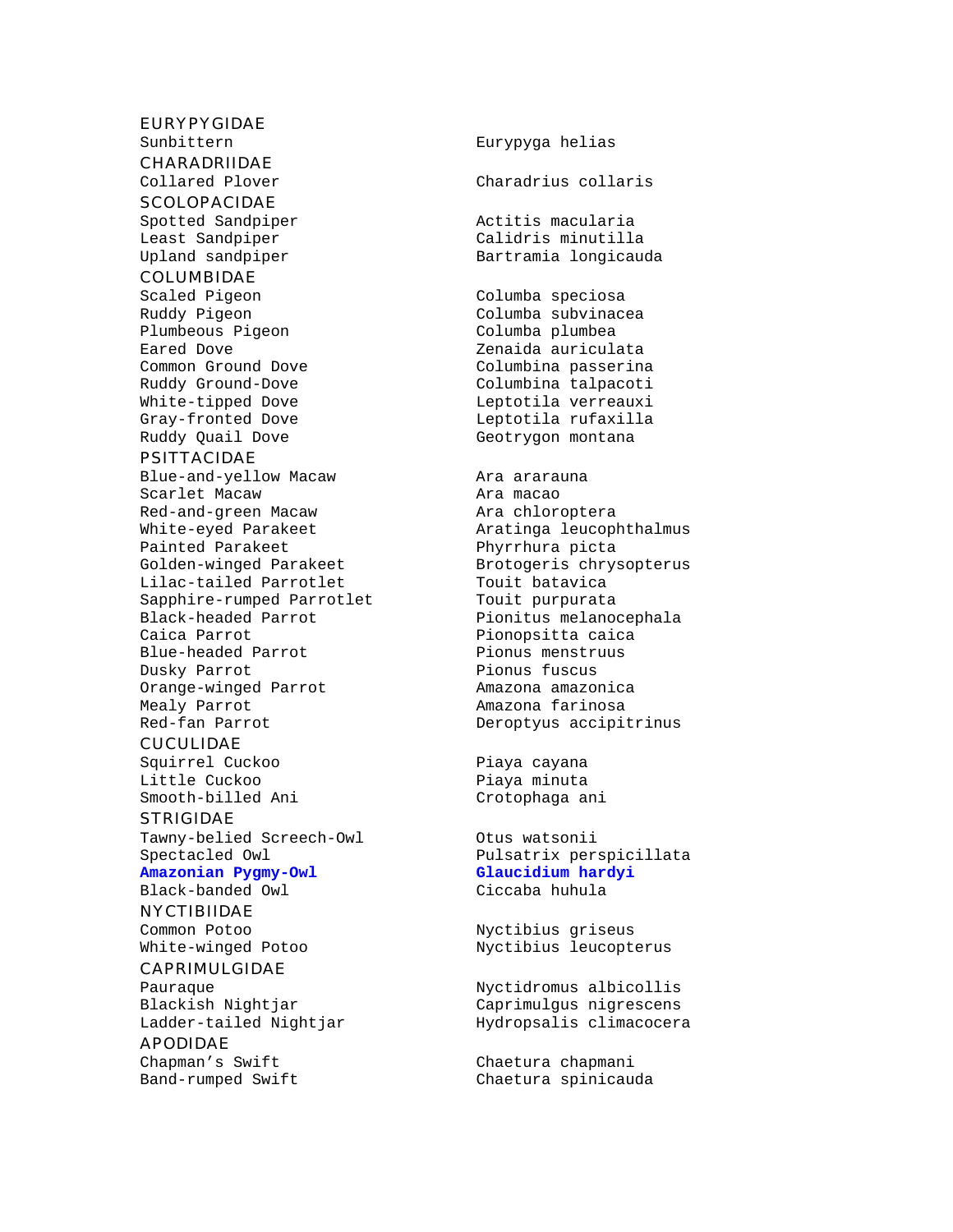#### **TROCHILIDAE**

Rufous-breasted Hermit Glaucis hirsuta Long-tailed Hermit Phaetornis superciliosus Straight-billed Hermit Phaetornis bourcieri Reddish Hermit Phaetornis ruber Fork-tailed Woodnymph Rufous-throated Sapphire Hylocharis sapphirina White-chinned Sapphire Hylocharis cyanus Green-tailed Goldenthroat Polytmus theresiae Crimson Topaz Topaza pella Black-eared Fairy **Heliotrix** aurita

#### **TROGONIDAE**

Black-tailed Trogon Trogon melanurus White-tailed Trogon Trogon viridis Collared Trogon Trogon collaris Black-throated Trogon Trogon rufus Violaceous Trogon Trogon violaceus

#### ALCEDINIDAE

Ringed Kingfisher Ceryle torquata

#### MOMOTIDAE

Blue-crowned Motmot Momotus momota GALBULIDAE

Yellow-billed jacamar Galbula albirostris<br>Green-tailed jacamar Galbula galbula Green-tailed jacamar Paradise jacamar Galbula dea

#### BUCCONIDAE

White-necked Puffbird Notharchus macrorhynchus Collared Puffbird Bucco capensis Black Nunbird Monasa atra

#### CAPITONIDAE

Black-spotted Barbet Capito niger

#### RAMPHASTIDAE

Green Aracari **Presidis** Pteroglossus viridis Guyanan Toucanet Selenidera culik Red-billed Toucan The Ramphastos tucanus

#### PICIDAE

Golden-spangled Piculet Picumnus exilis Yellow-throated Woodpecker Piculus flavigula Chestnut Woodpecker Celeus elegans Waved Woodpecker Celeus undatus Ringed Woodpecker Celeus torquatus Lineated Woodpecker Dryocopus lineatus Yellow-tufted Woodpecker Melanerpes cruentatus Golden-collared Woodpecker Veniliores cassini Crimson-crested Woodpecker Campephilus melanoleucos Red-necked Woodpecker Campephilus rubricollis

Gray-breasted Sabrewing Campylopterus largipennis Black-throated Mango Anthracothorax nigricollis

Amazon Kingfisher Chloroceryle amazona Green Kingfisher Chloroceryle americana

Great Jacamar **Great Calculates** Jacamerops aurea

Swallowing Chelidoptera tenebrosa

Black-necked Aracari Pteroglossus aracari Channel-billed Toucan Ramphastos vitellinus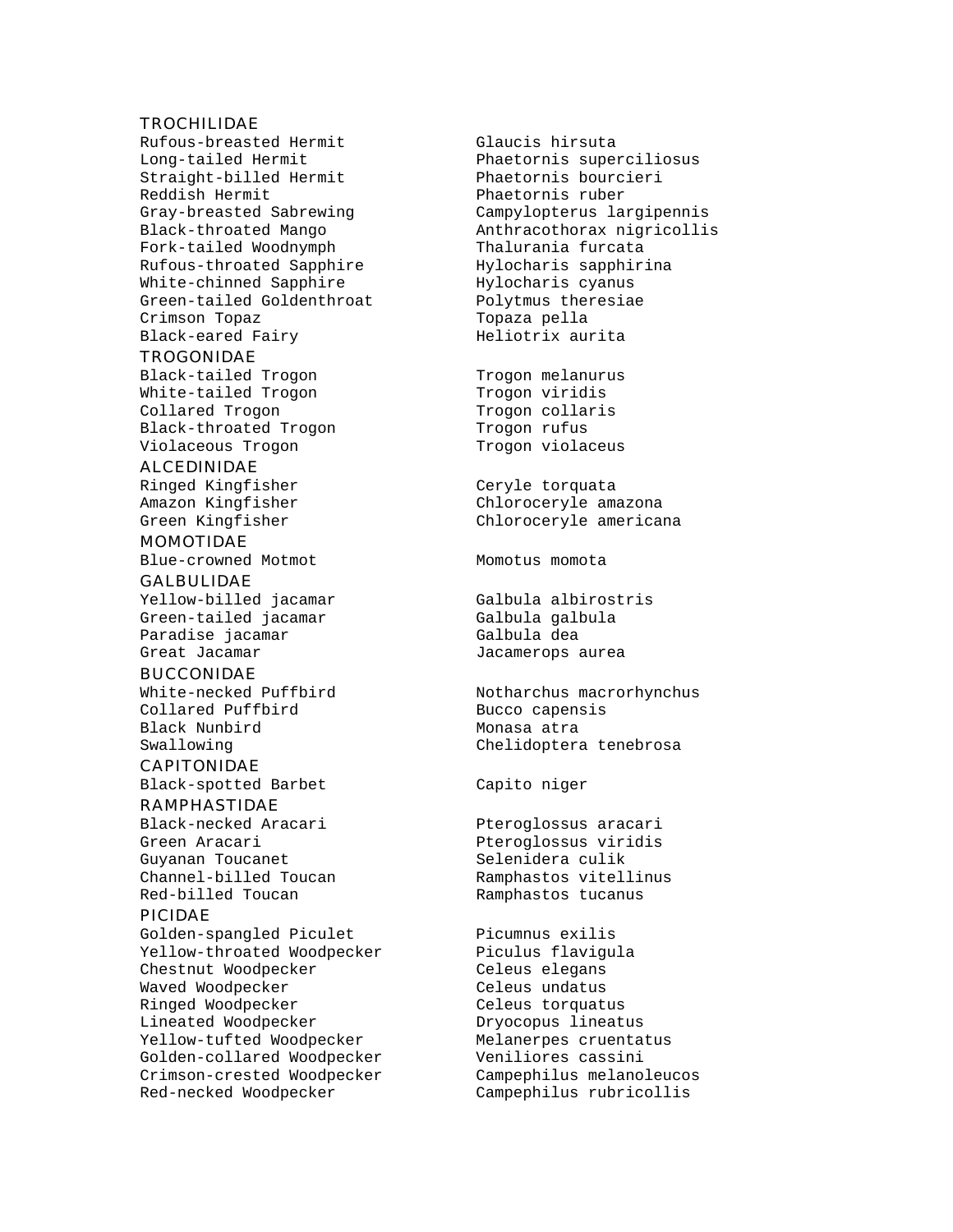#### DENDROCOLAPTIDAE

White-chinned Woodcreeper Dendrocincla merula Long-tailed woodcreeper Deconychura longicauda Wedge-billed Woodcreeper Glyphorynchus spirurus Black-banded Woodcreeper Dendrocolaptes picumnus Cinnamon-throated Woodcreeper Dendrexetastes rufigula Barred Woodcreeper Dendrocolaptes certhia Chestnut-rumped Woodcreeper Xiphorhynchus pardalotus Buff-throated Woodcreeper Xiphorhynchus guttatus Lineated Woodcreeper Lepidocolaptes albolineatus Curve-billed Scythebill Campyloramphus procurvoides

#### FURNARIIDAE

Mc Connell's Spinetail Synallaxis macconnelli<br>
Plain-crowned Spinetail Synallaxis gujanensis Plain-crowned Spinetail Rufous-rumped Foliage-gleaner Philydor erythrocercus Cinnamon-rumped Foliage-gleaner Philydor pyrrhodes<br>Rufous-tailed Foliage-gleaner Philydor ruficaudatus Rufous-tailed Foliage-gleaner Olive-backed Foliage-gleaner Automolus infuscatus Slender-billed Xenops Xenops tenuirostris Plain Xenops **Xenops** Xenops minutus Short-billed Leafscraper Sclerurus rufigularis

#### THAMNOPHILIDAE

Fasciated Antshrike Cymbilaimus lineatus Black-throated Antshrike Frederickena viridis Great Antshrike Taraba mayor Band-tailed Antshrike Sakesphorus melanothorax Mouse-Coloured Antshrike Thamnophilus murinus Slaty Antshrike Thamnophilus punctatus Amazonian Antshrike Thamnophilus amazonicus Dusky-throated Antshrike Thamnomanes ardesiacus Cinereous Antshrike Thamnomanes caesius Pygmy Antwren Myrmotherula brachyura Streaked Antwren Mymotherula surinamensis Rufous-bellied Antwren Myrmotherula guttata Brown-bellied Antwren Myrmotherula gutturales White-flanked Antwren Myrmotherula axillaris Long-winged Antwren Myrmotherula longipennis Gray Antwren **Myrmotherula** menetriesii Spot-tailed Antwren Herpsilochmus sticturus Dot-winged Antwren Microrhopias quixensis Gray Antbird Cercomacra cinerascens Dusky Antbird Cercomacra tyrannina White-browed Antbird Myrmoborus leucophrys Warbling Antbird **Hypocnemis** cantator Black-chinned Antbird Hypocnemoides melanopogos Black-headed Antbird Percnostola rufifrons Spot-winged Antbird Percnostola leucostigma Silvered Antbird Sclateria naevia Ferruginous-backed Antbird Myrmeciza ferruginea Black-throated Antbird Myrmeciza atrothorax White-plumed Antbird Pithys albifrons Rufous-throated Antbird Gymnopithys rufigula Spot-backed Antbird Hylophylax naevia<br>Scale-backed Antbird Hylophylax poecil

Plain-brown Woodcreeper Dendrocincla fuliginosa

Todd's Antwren Herpsilochmus stictocephalus Hylophylax poecilonota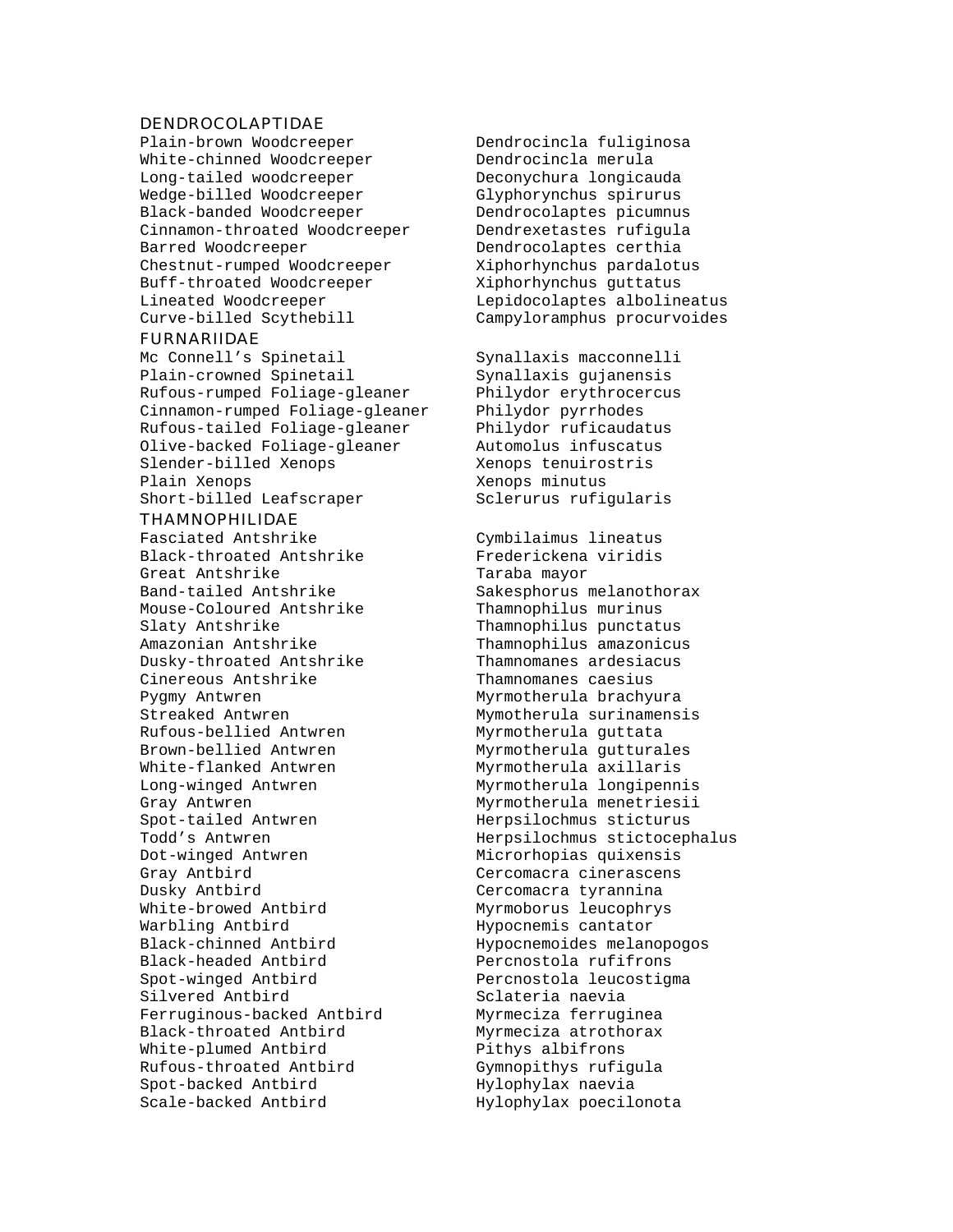Wing-banded Antbird Myrmornis torquata

#### FORMICARIIDAE

Rufous-capped Antthrush Formicarius colma Black-faced Anttrush Formicarius analis Variegated Antpitta Grallaria varia Spotted Antpitta Gralaria macularus Thrush-like Antpitta Myrmothera campanisona

#### CONOPOPHAGIDAE

Chestnut-belted Gnateater Conopophaga aurita

## COTINGIDAE

Spangled Cotinga Cotinga cayana Screaming Piha Lipaugus vociferans Pink-throated Becard Platypsaris minor Black-tailed Tityra Tityra cayana Crimson Fruitcrow Haematoderus militares Purple-throated Fruitcrow Querula purpurata Capuchinbird Perissocephalus tricolor Bare-necked Fruitcrow Gymnoderus foetidus White Bellbird **Procnias** alba Guyanan Red Cotinga entitled Phoenicircus carnifex

#### PIPRIDAE

White-crowned Manakin Pipra pipra White-fronted Manakin Pipra serena White-bearded Manakin Manacus manacus Wing-barred Manakin **Piprites** chloris Thrush-like Manakin Schiffornis turdinus

#### TYRANNIDAE

Tropical Kingbird Tyrannus melancholicus Dusky-chested Flycatcher Myiozetetes luteiventris Piratic Flycatcher Legatus leucophaius White-ringed Flycatcher Conopias albovittata Boat-billed Flycatcher Megarynchus pitangua Rusty-margined Flycatcher Myiozetetes cayanensis Great Kiskadee Pitangus sulphuratus Bright-rumped Atilla Cinnamon Attila Attila cinnamomeus ? Cinereous Mourner The Communication Cinereous Mourner Grayish Mourner **Examplem** Rhytipterna simplex Short-crested flycatcher Myiarchus ferox Dusky-capped Flycatcher Myiarchus tuberculifer Sulphur-rumped Flycatcher Myiobius barbatus Golden-crowned Spadebill Platyrinchus coronatus Yellow-olive Flycatcher Tolmomyias sulphurescens Yellow-margined Flycatcher Tolmomyias assimilis Gray-crowned Flycatcher Tolmomyias poliocephalus Rufous-tailed Flatbill Ramphotrigon ruficauda Painted Tody-Flycatcher Todirostrum pictum Commmon Tody-Flycatcher Todirostrum cinereum White-eyed Tody-Tyrant Hemitriccus zosterops Double-banded Pygmy-Tyrant Lophotriccus vitiosus Short-tailed Tyrant Myiornis ecaudatus

Golden-headed Manakin Pipra erythrocephala Tiny Tyrant-Manakin Tyranneutes virescens

Sirystes Sirystes sibilator Pitangus lictor<br>Atilla spadiceus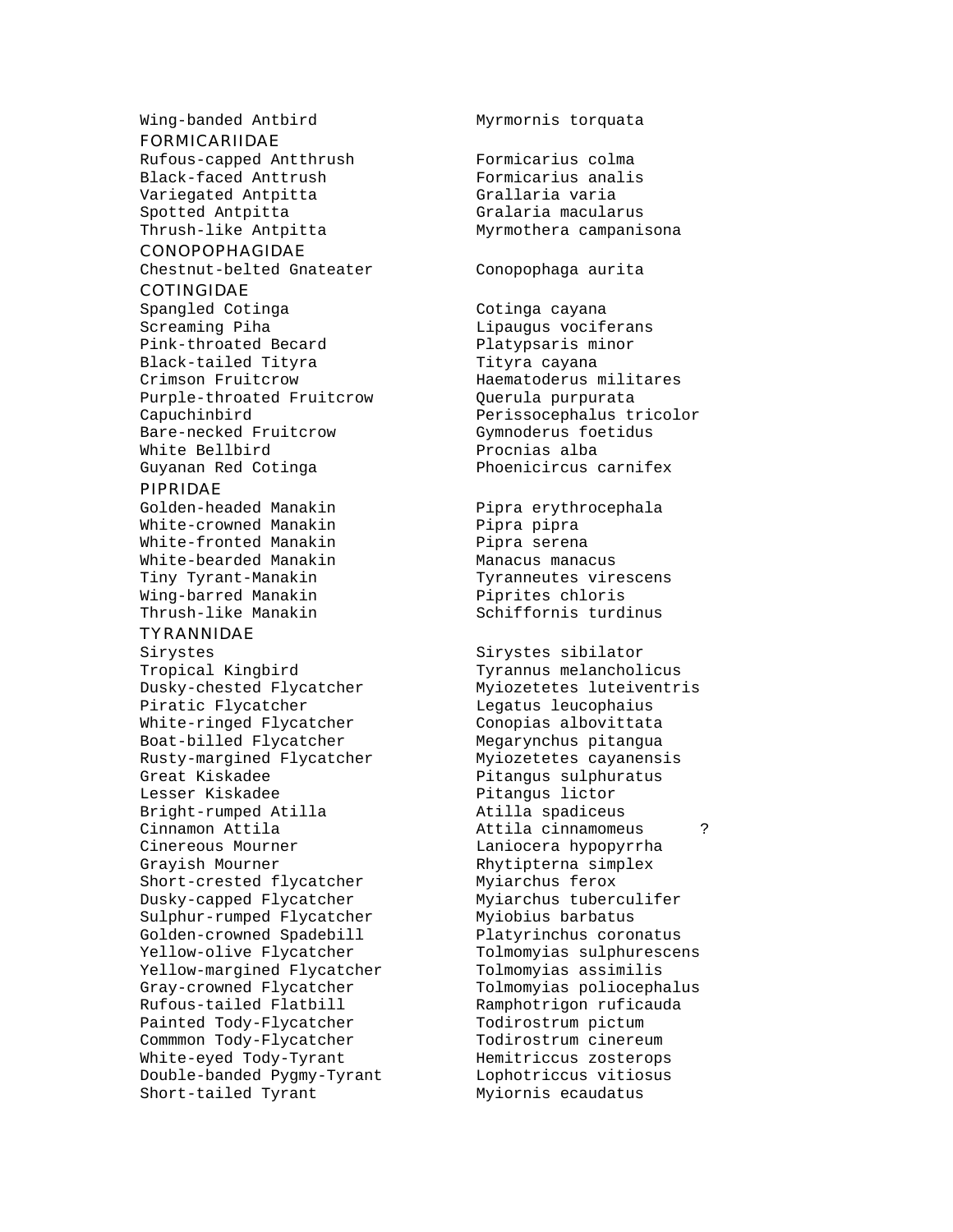Forest Elaenia Myiopagis gaimardii Southern Beardless Tyrannulet Camptostoma obseletum Slender-footed Tyrannulet Tyranniscus gracilipes Yellow-crowned Tyrannulet Tyrannulus elatus Sepia-capped Flycatcher Leptogon amaurocephalus Mc Connell's Flycatcher Pipromorpha macconnelli Ringed Antpipit Corythopis torquata

#### HIRUNDINIDAE

White-winged Swallow Tachycineta albiventer Brown-chested Martin Progne tapera Gray-breasted Martin and Progne chalybea<br>White-banded Swallow and Atticora fasciata White-banded Swallow Black-collared Swallow Atticora melanoleuca Barn Swallow **Hirundo** rustica

#### TROGLODYTIDAE

Coraya Wren Thryothorus coraya Musician Wren Cyphorhinus arada

#### SYLVIIDAE

Collared Gnatwren The Microbates collaris Tropical Gnatcatcher **Polioptila** plumbea

#### TURDIDAE

White-necked trush

#### VIREONIDAE

Rufous-browed Peppershrike Cyclarhis gujanensis<br>Slaty-capped Shrike-Vireo Smaragdolanius leucotus Slaty-capped Shrike-Vireo Lemon-chested Greenlet Hylophilus thoracicus Buff-cheeked Greenlet Hylophilus muscicapinus

Buff-breasted Wren Thryothorus leucotis

Long-billed Gnatwren Ramphocaenus melanaurus

Cocoa Trush Turdus fumigatus

Tawny-crowned Greenlet Hylophilus ochraceiceps

#### EMBERIZIDAE

PARULINAE

Rose-breasted Chat Granatellus pelzelni THRAUPINAE Purple Honeycreeper Cyanerpes caeruleus Red-legged Honeycreeper Cyanerpes cyaneus Green Honeycreeper Chlorophanes spiza Blue Dacnis **Dacnis** Dacnis cayana Turquoise Tanager Turquoise Tanager Violaceous Euphonia Euphonia violacea Golden-sided Euphonia Euphonia cayennensis<br>Plumbeous Euphonia Euphonia plumbea Plumbeous Euphonia<br>Blue-gray Tanager Palm Tanager Thraupis palmarum Silver-beaked Tanager Ramphocelus carbo<br>Fulvous-shrike-Tanager Lanio fulvus Fulvous-shrike-Tanager Flame-crested Tanager Tachyphonus cristatus Red-shouldered Tanager Tachyphonus phoenicius

#### COEREBINAE

Thraupis episcopus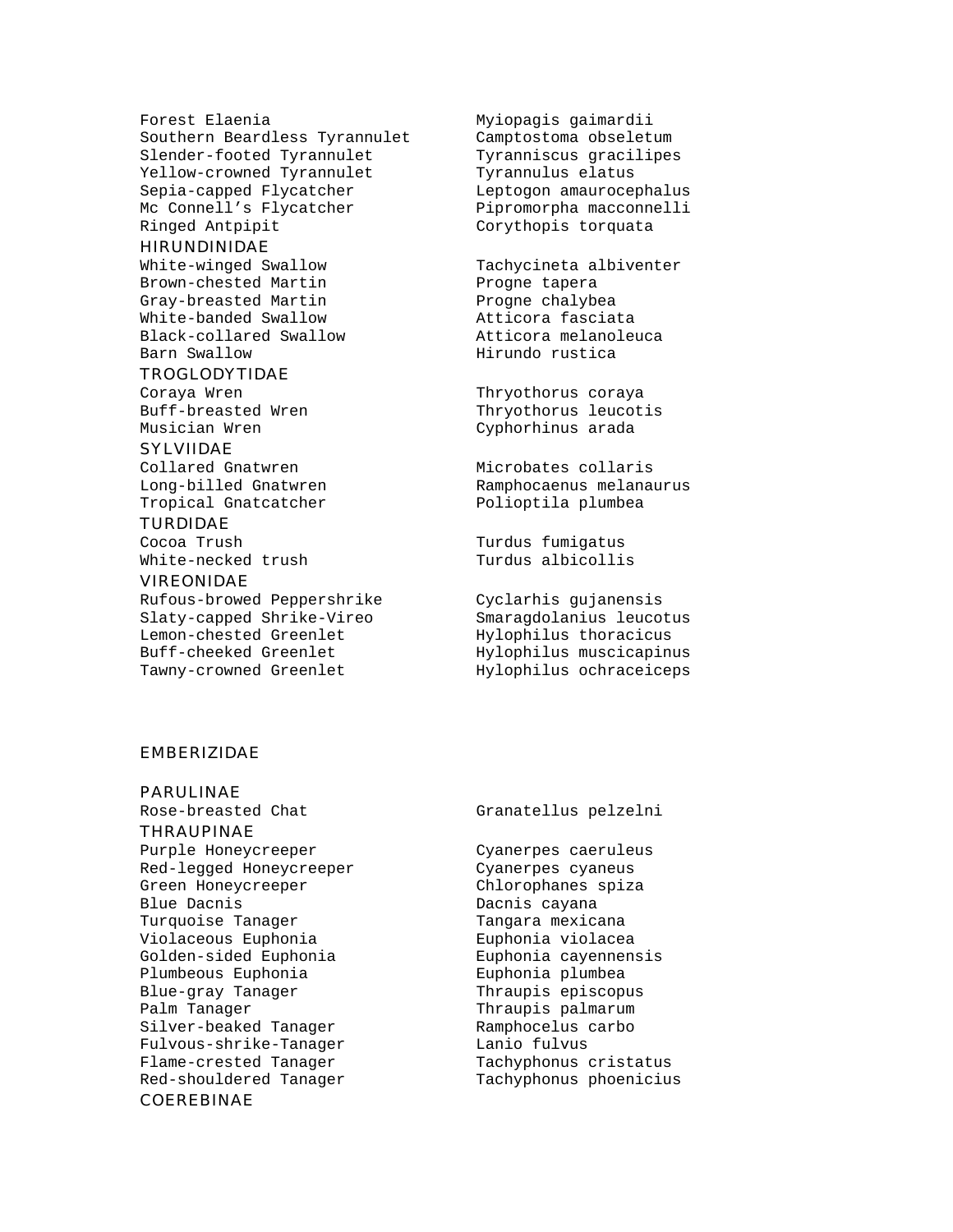#### ICTERINAE

Crested Oropendola Psarocolius decumanus Green Oropendola Psarocolius viridis Yellow-rumped Cacique<br>Red-rumped Cacique Cacicus haemorrhous Red-rumped Cacique

#### CARDINALINAE

Blue-black Grosbeak Cyanocompsa cyanoides Buff-throated Saltater Saltator maximus Slate-coloured Grosbeak Pitylus grossus

#### EMBERIZINAE

Pectoral Sparrow arremon taciturnus<br>
Lesser Seed-Finch and Oryzoborus angolen Ruddy-breasted Seedeater Sporophila minuta Chestnut-bellied Seedeater Sporophila cataneiventris Blue-black Grassquit Volatinia jacarina

#### TINAMIDAE

Great Tinamou Tinamus major Cinereous Tinamou Crypturellus soui

ARDEIDAE White-necked Heron **Ardea** cocoi Rufescent Tigerheron Tigrisoma lineatum

#### THRESKIORNITHIDAE

CATHARTIDAE Greater Yellow-headed Vulture Cathartes melambrotus ACCIPITRIDAE Swallow-tailed Kite **Elanoides** forficatus Gray-headed Kite and Leptodon cayanensis Double-toothed Kite Harpagus bidentatus<br>Plumbeous Kite Harpagus bidentatus Gray Hawk **Buteo** nitidus White Hawk **Leucopternis** albicollis Great Black Hawk **Buteogallus** urubitinga FALCONIDAE Black Caracara **Daptrius** ater Red-throated Caracara Daptrius americanus<br>Bat Falcon Falco rufigularis CRACIDAE

Little Chachalaca **Ortalis** motmot

#### **PSOPHIIDAE**

Gray-winged Trumpetter Psophia crepitans RALLIDAE Russet-crowned Crake Laterallus viridis

Bananaquit Coereba flaveola

Giant Cowbird **Scaphidura** oryzivora

Red-and-black Grosbeak Periporphyrus erythromelas Yellow-green Grosbeak Caryothraustes canadensis

Oryzoborus angolensis

Variegated Tinamou Crypturellus cinereus Little Tinamou Crypturellus variegatus

Capped Heron **Pilherodius** pileatus

Green Ibis **Mesembrinibis** cayennensis

Ictinia plumbea

Falco rufigularis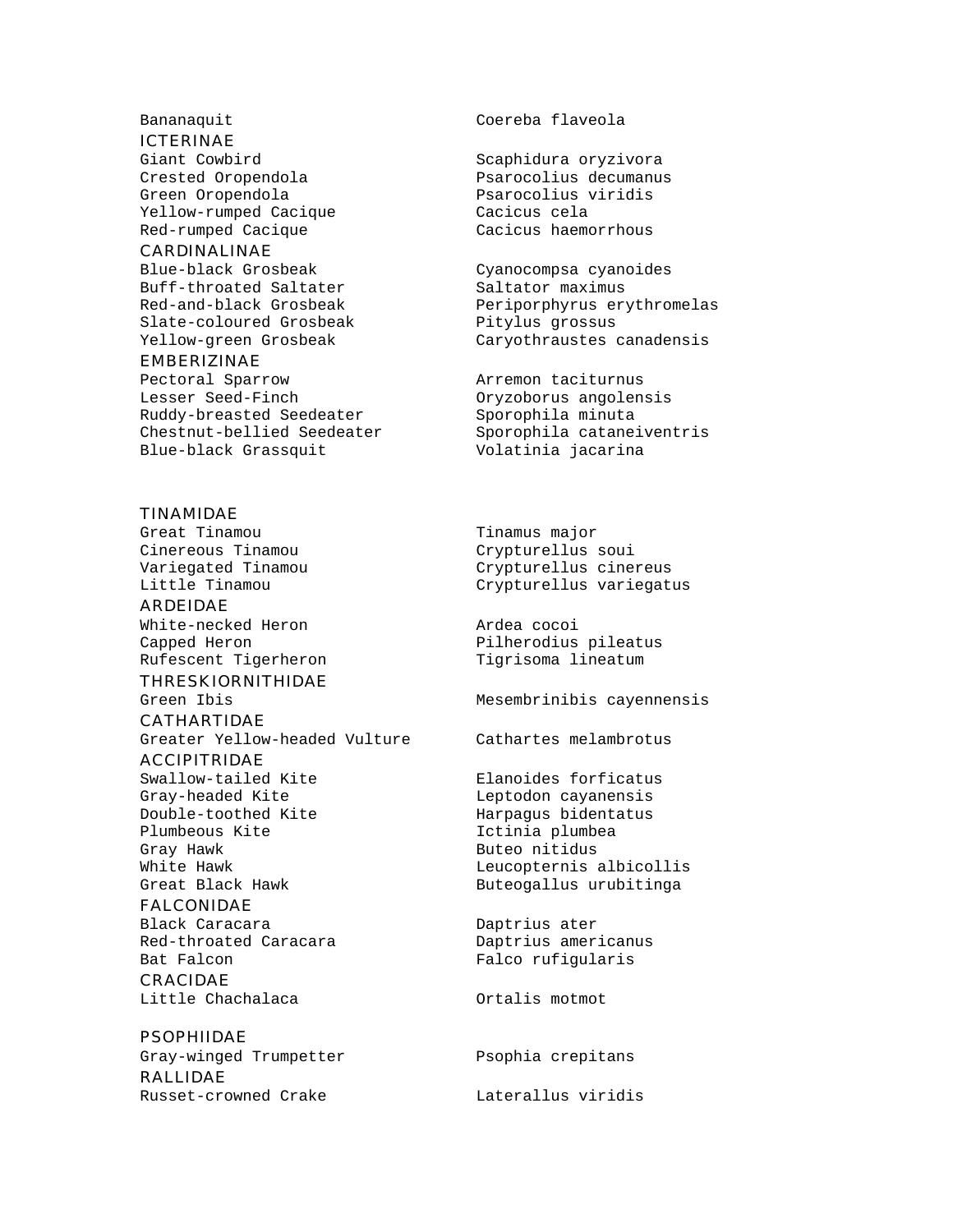#### CHARADRIIDAE

**SCOLOPACIDAE** 

Spotted Sandpiper **Actives** Actitis macularia

#### COLUMBIDAE

Plumbeous Pigeon Columba plumbea Ruddy Quail Dove Geotrygon montana

#### PSITTACIDAE

Scarlet Macaw Ara macao Red-and-green Macaw Painted Parakeet Phyrrhura picta Lilac-tailed Parrotlet Touit batavica Caica Parrot **Pionopsitta** caica Blue-headed Parrot Pionus menstruus Dusky Parrot Pionus fuscus Orange-winged Parrot Amazona amazonica Mealy Parrot Amazona farinosa

#### **CUCULIDAE**

Squirrel Cuckoo **Piaya cayana** Little Cuckoo **Piaya** minuta Smooth-billed Ani Crotophaga ani

#### **STRIGIDAE**

Amazonian Pygmy-Owl

#### **NYCTIBIIDAF**

# CAPRIMULGIDAE

APODIDAE

Band-rumped Swift Chaetura spinicauda

#### **TROCHILIDAE**

Straight-billed Hermit Phaetornis bourcieri Reddish Hermit Phaetornis ruber Fork-tailed Woodnymph Crimson Topaz della Crimson Topaza pella Black-eared Fairy Meliotrix aurita

### TROGONIDAE

Black-tailed Trogon Trogon melanurus White-tailed Trogon Trogon viridis Collared Trogon Trogon collaris

Collared Plover Charadrius collaris

Least Sandpiper Calidris minutilla

Scaled Pigeon Columba speciosa<br>Ruddy Pigeon Columba subvinac Columba subvinacea Common Ground Dove Columbina passerina Ruddy Ground-Dove Columbina talpacoti White-tipped Dove and Leptotila verreauxi Gray-fronted Dove **Leptotila** rufaxilla

# White-eyed Parakeet Aratinga leucophthalmus Golden-winged Parakeet Brotogeris chrysopterus Pionitus melanocephala Red-fan Parrot Christian Deroptyus accipitrinus

# Spectacled Owl **Pulsatrix perspicillata**<br> **Amazonian Pygmy-Owl Pulsatrix perspicillata**

Common Potoo **Nyctibius** griseus

Pauraque **Nyctidromus** albicollis Ladder-tailed Nightjar Hydropsalis climacocera

Long-tailed Hermit Phaetornis superciliosus Campylopterus largipennis<br>Thalurania furcata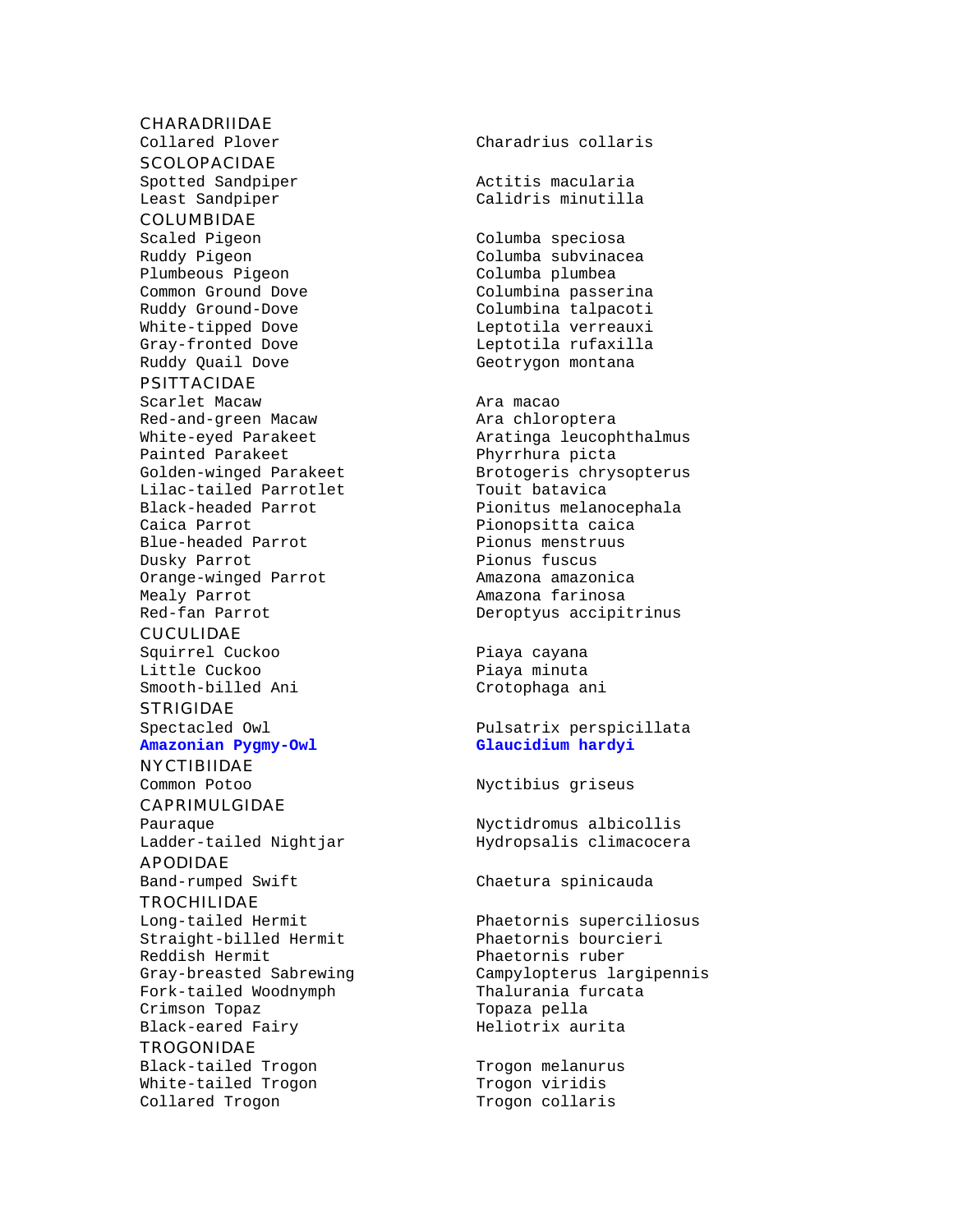Violaceous Trogon Trogon Violaceus

#### ALCEDINIDAE

Ringed Kingfisher Ceryle torquata

MOMOTIDAE Blue-crowned Motmot Momoto Momotus momota

#### GALBULIDAE

Yellow-billed jacamar Galbula albirostris Green-tailed jacamar Galbula galbula Paradise jacamar **Galbula** dea Great Jacamar **Great Increases** Jacamerops aurea

#### BUCCONIDAE

White-necked Puffbird Notharchus macrorhynchus Collared Puffbird Bucco capensis Black Nunbird Monasa atra

#### CAPITONIDAE

Black-spotted Barbet Capito niger

#### RAMPHASTIDAE

Black-necked Aracari Pteroglossus aracari Green Aracari **Premieri Europe Steroglossus viridis** Guyanan Toucanet Selenidera culik Channel-billed Toucan Ramphastos vitellinus Red-billed Toucan Ramphastos tucanus

#### PICIDAE

Golden-spangled Piculet Picumnus exilis Yellow-throated Woodpecker Piculus flavigula Chestnut Woodpecker Celeus elegans Waved Woodpecker **Celeus** undatus Ringed Woodpecker Celeus torquatus Lineated Woodpecker Dryocopus lineatus Golden-collared Woodpecker Veniliores cassini Crimson-crested Woodpecker Campephilus melanoleucos

#### DENDROCOLAPTIDAE

Plain-brown Woodcreeper Dendrocincla fuliginosa Wedge-billed Woodcreeper Glyphorynchus spirurus Cinnamon-throated Woodcreeper Dendrexetastes rufigula Barred Woodcreeper Dendrocolaptes certhia Chestnut-rumped Woodcreeper Xiphorhynchus pardalotus Buff-throated Woodcreeper Xiphorhynchus guttatus Lineated Woodcreeper Lepidocolaptes albolineatus

#### FURNARIIDAE

Mc Connell's Spinetail Synallaxis macconnelli Plain-crowned Spinetail Synallaxis quianensis Cinnamon-rumped Foliage-gleaner Philydor pyrrhodes Rufous-tailed Foliage-gleaner Philydor ruficaudatus Olive-backed Foliage-gleaner Automolus infuscatus Plain Xenops **Mathematic Strutter** Xenops minutus Short-billed Leafscraper Sclerurus rufigularis

#### THAMNOPHILIDAE

Fasciated Antshrike Cymbilaimus lineatus Black-throated Antshrike Frederickena viridis

Amazon Kingfisher Chloroceryle amazona Green Kingfisher Chloroceryle americana

Swallowing Chelidoptera tenebrosa

Red-necked Woodpecker Campephilus rubricollis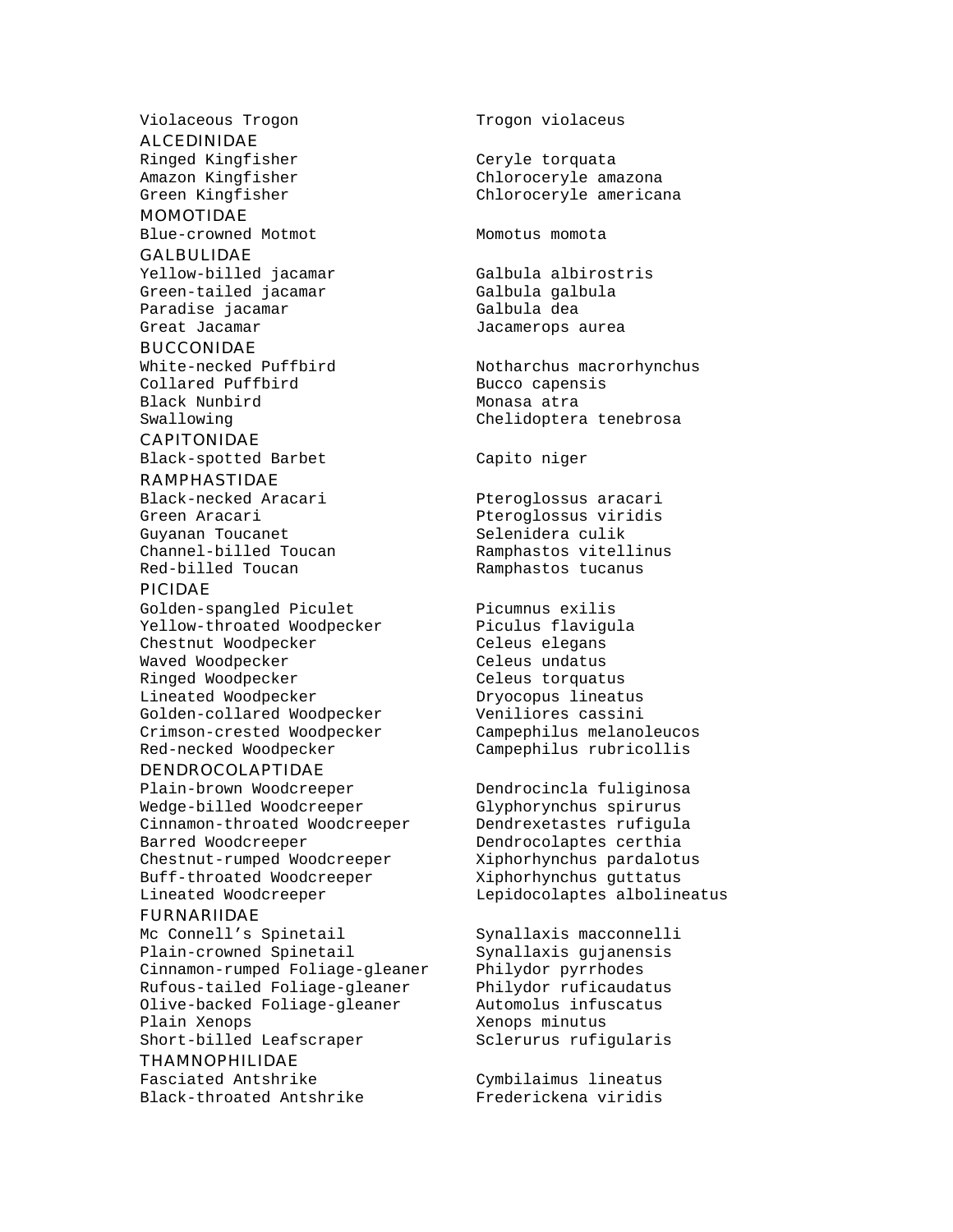Great Antshrike Taraba mayor<br>Band-tailed Antshrike Taraba Sakesphorus Mouse-Coloured Antshrike Thamnophilus murinus Slaty Antshrike Thamnophilus punctatus Amazonian Antshrike Thamnophilus amazonicus Dusky-throated Antshrike Thamnomanes ardesiacus Cinereous Antshrike Thamnomanes caesius Pygmy Antwren **Myrmotherula** brachyura Streaked Antwren Mymotherula surinamensis Rufous-bellied Antwren Myrmotherula guttata Brown-bellied Antwren Myrmotherula gutturales White-flanked Antwren Myrmotherula axillaris Long-winged Antwren Myrmotherula longipennis Gray Antwren **Myrmotherula** menetriesii Spot-tailed Antwren Merpsilochmus sticturus Dot-winged Antwren Microrhopias quixensis Gray Antbird **Cercomacra cinerascens** Dusky Antbird Cercomacra tyrannina White-browed Antbird Myrmoborus leucophrys Warbling Antbird **Hypocnemis** cantator Black-chinned Antbird Hypocnemoides melanopogos Black-headed Antbird Percnostola rufifrons Spot-winged Antbird Percnostola leucostigma Silvered Antbird Sclateria naevia Ferruginous-backed Antbird Myrmeciza ferruginea Black-throated Antbird Myrmeciza atrothorax Rufous-throated Antbird Gymnopithys rufigula Spot-backed Antbird Hylophylax naevia Scale-backed Antbird Hylophylax poecilonota Wing-banded Antbird Myrmornis torquata

#### FORMICARIIDAE

Rufous-capped Antthrush Formicarius colma Black-faced Anttrush Formicarius analis Variegated Antpitta Grallaria varia Spotted Antpitta Gralaria macularus Thrush-like Antpitta Myrmothera campanisona

#### CONOPOPHAGIDAE

Chestnut-belted Gnateater Conopophaga aurita

## COTINGIDAE

Screaming Piha and Lipaugus vociferans Pink-throated Becard Platypsaris minor Black-tailed Tityra Tityra cayana Purple-throated Fruitcrow Querula purpurata Capuchinbird Perissocephalus tricolor Guyanan Red Cotinga **Phoenicircus** carnifex

#### PIPRIDAE

Golden-headed Manakin Pipra erythrocephala White-crowned Manakin Pipra pipra White-fronted Manakin Pipra serena White-bearded Manakin Manacus manacus Tiny Tyrant-Manakin Tyranneutes virescens Wing-barred Manakin **Piprites** chloris Thrush-like Manakin Schiffornis turdinus

Sakesphorus melanothorax Todd's Antwren Herpsilochmus stictocephalus

Spangled Cotinga Cotinga cayana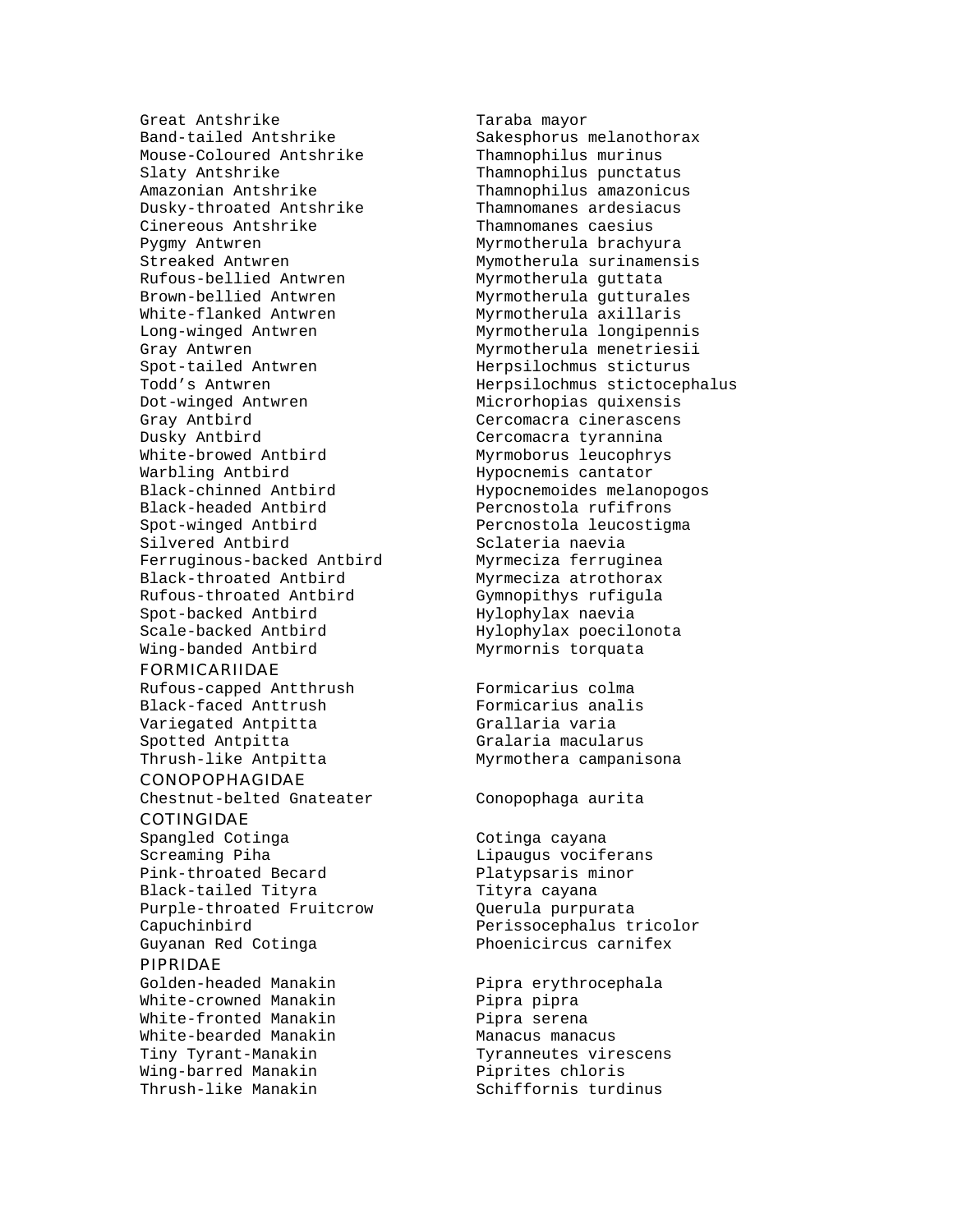#### TYRANNIDAE

Sirystes Sirystes sibilator Tropical Kingbird Tyrannus melancholicus Dusky-chested Flycatcher Myiozetetes luteiventris Piratic Flycatcher Legatus leucophaius White-ringed Flycatcher Conopias albovittata Boat-billed Flycatcher Megarynchus pitangua<br>Rusty-margined Flycatcher Myiozetetes cayanensis Rusty-margined Flycatcher Great Kiskadee entitled and Pitangus sulphuratus Cinnamon Attila Attila cinnamomeus ? Cinereous Mourner The Laniocera hypopyrrha Short-crested flycatcher Myiarchus ferox Dusky-capped Flycatcher Myiarchus tuberculifer Sulphur-rumped Flycatcher Myiobius barbatus Golden-crowned Spadebill Platyrinchus coronatus Yellow-margined Flycatcher Tolmomyias assimilis Gray-crowned Flycatcher Tolmomyias poliocephalus Rufous-tailed Flatbill Ramphotrigon ruficauda Painted Tody-Flycatcher Todirostrum pictum Commmon Tody-Flycatcher Todirostrum cinereum White-eyed Tody-Tyrant Hemitriccus zosterops Double-banded Pygmy-Tyrant Lophotriccus vitiosus Forest Elaenia **Myiopagis** gaimardii Slender-footed Tyrannulet Tyranniscus gracilipes<br>
Yellow-crowned Tyrannulet Tyrannulus elatus Yellow-crowned Tyrannulet Sepia-capped Flycatcher Leptogon amaurocephalus Mc Connell's Flycatcher Pipromorpha macconnelli Ringed Antpipit Corythopis torquata

#### HIRUNDINIDAE

Brown-chested Martin Progne tapera Gray-breasted Martin **Progne chalybea** White-banded Swallow **Atticora** fasciata Black-collared Swallow Atticora melanoleuca Barn Swallow Hirundo rustica

#### TROGLODYTIDAE

SYLVIIDAE

Tropical Gnatcatcher **Polioptila** plumbea

#### TURDIDAE

White-necked trush Turdus albicollis

#### VIREONIDAE

Rufous-browed Peppershrike Cyclarhis gujanensis Slaty-capped Shrike-Vireo Smaragdolanius leucotus Lemon-chested Greenlet Hylophilus thoracicus Buff-cheeked Greenlet Hylophilus muscicapinus Tawny-crowned Greenlet Tawny-crowned Greenlet

White-winged Swallow Tachycineta albiventer

Coraya Wren Thryothorus coraya Buff-breasted Wren Thryothorus leucotis

Collared Gnatwren The Microbates collaris

Cocoa Trush Turdus fumigatus

#### EMBERIZIDAE